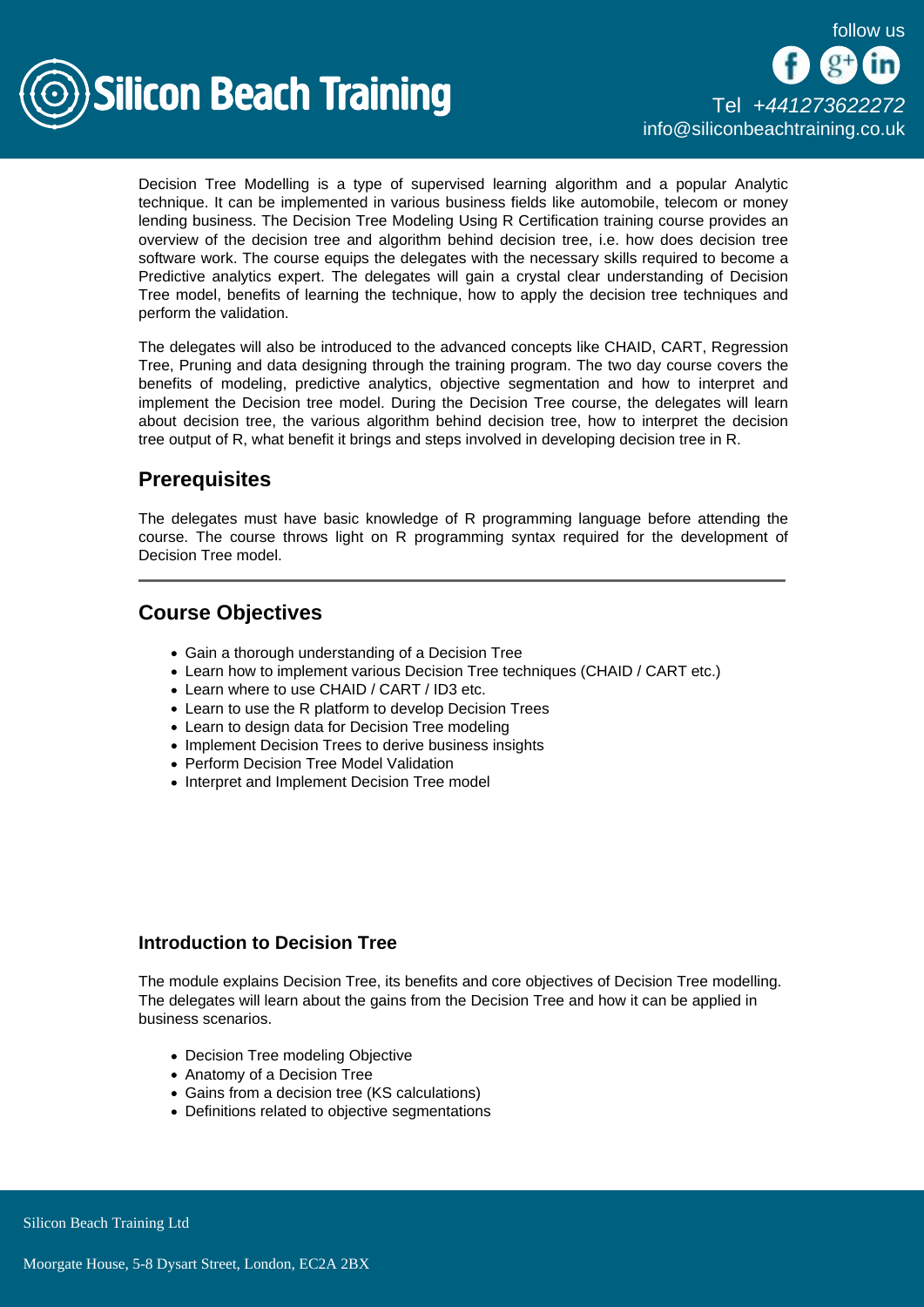

# Data design for Modelling

The module describes the data design for modelling.

- Historical window
- Performance window
- Decide performance window horizon using Vintage analysis
- General precautions related to data design

#### Data treatment before Modelling

In this module, the delegates will learn about data sanity check and how to perform the necessary checks before modelling.

- Data sanity check-Contents
- View
- Frequency Distribution
- Means / Uni-variate
- Categorical variable treatment
- Missing value treatment guideline
- Capping guideline

#### Classification of Tree development and Algorithm details

The module explains how to develop the decision tree using R and the Algorithm.

- Preamble to data
- Installing R package and R studio
- Developing first Decision Tree in R studio
- Find strength of the model
- Algorithm behind Decision Tree
- How is a Decision Tree developed?
- First on Categorical dependent variable
- GINI Method
- Steps taken by software programs to learn the classification (develop the tree)

### Industry practice of Classification tree - Development, Validation and Usage

The module describes the development and validation of Classification trees.

- Discussion on project
- Find Strength of the model
- Steps taken by the software program to implement the learning on unseen data
- Learning more from a practical point of view
- Model Validation and Deployment

#### Regression Tree and Auto Pruning

Silicon Beach Training Ltd